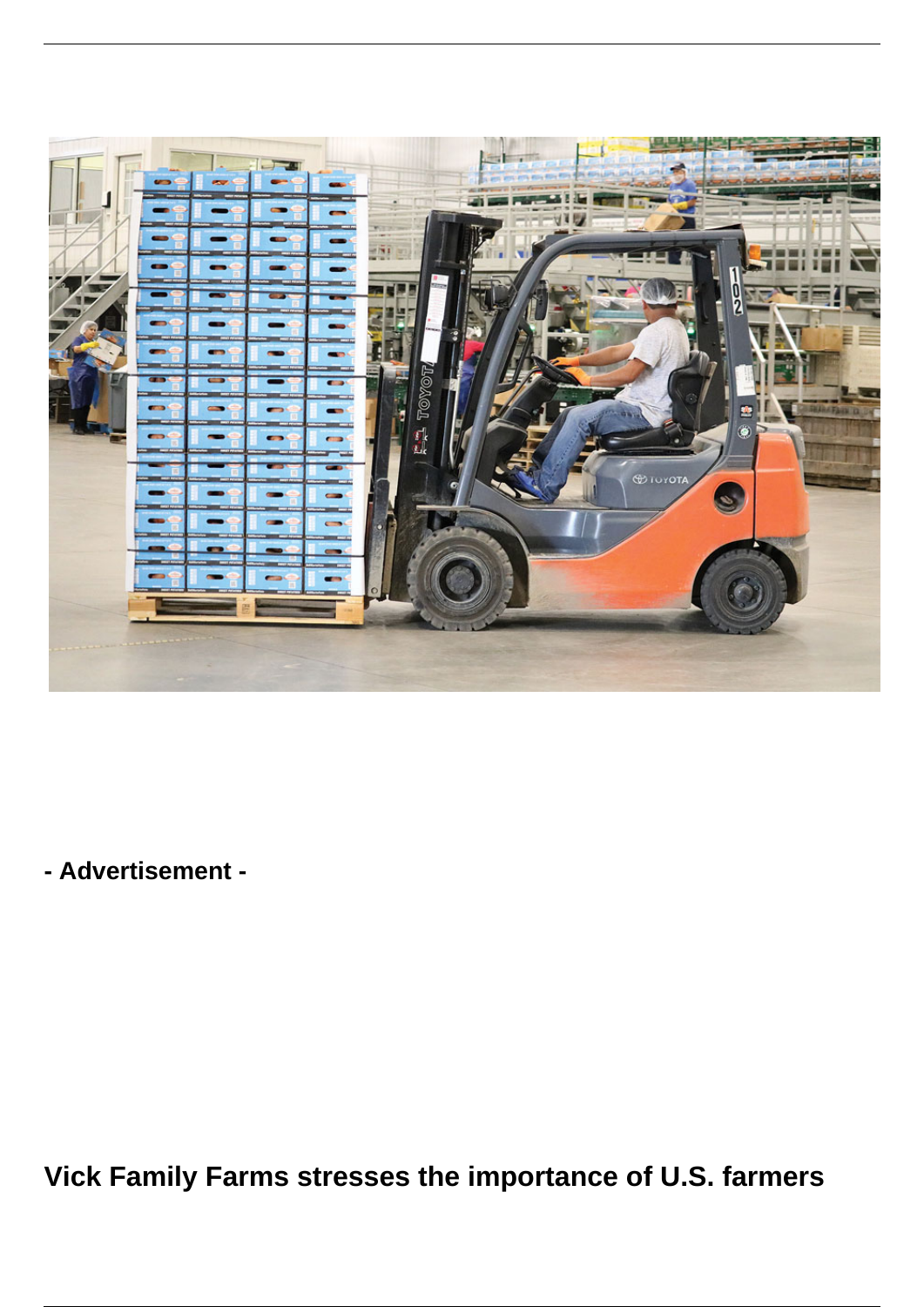By

Keith Loria

January 27, 2022

Over the years, *[Vick Family Farms](https://vickfamilyfarms.com/)*, operating in Wilson, NC, has seen the spring sweet potato movement increase substantially.

"Twenty-plus years ago, Thanksgiving and Christmas were the big movement holidays, but I think creative marketing and the demand for healthier foods has certainly helped grow spring sweet potato sales," said Charlotte Vick, partner/sales and marketing manager at Vick Family Farms.

Having been in the sweet potato business for a while, the company knows what it takes to be a success, including consistency in quality, good communication with customers, strong customer service, and a lot of hard work.

"You need to be willing to adapt and change as the category changes," Vick said. "No two years are the same, so you cannot get complacent in this industry. It is evolving always and you have got to stay on top of consumer trends and market demands."

Last year presented many challenges, but the spring sweet potato season for Vick Family Farms was still very good.

"Export market sales increased for us last spring and domestic sales were a little slower," Vick said. "Spring is typically always good though."

Online shopping is the new big trend in the industry, as the pandemic caused many consumers to shop from home. That has been somewhat problematic for sweet potato sales.

"Anytime you can get in front of the consumer, you always have a better chance at making the sale, but that seems to be changing and is no longer at the front entrance of the produce section of the store anymore," Vick said. "Sure that is a great place to be, but to be attracting the younger generations you have to have an online presence."

That's where Vick Family Farms is putting some of its recent efforts.

"I feel that the more you can attract bloggers, foodies, any social media sites to show off your product, the more successful you will be," Vick said. "The sweet potato already has so many good things going for it and is such a healthy vegetable so that should be an easy sell. The main thing is education, because some people still do not know how versatile it can be."

As of early 2022, the company was still marketing the 2021 crop and preparing to begin another growing season in March.